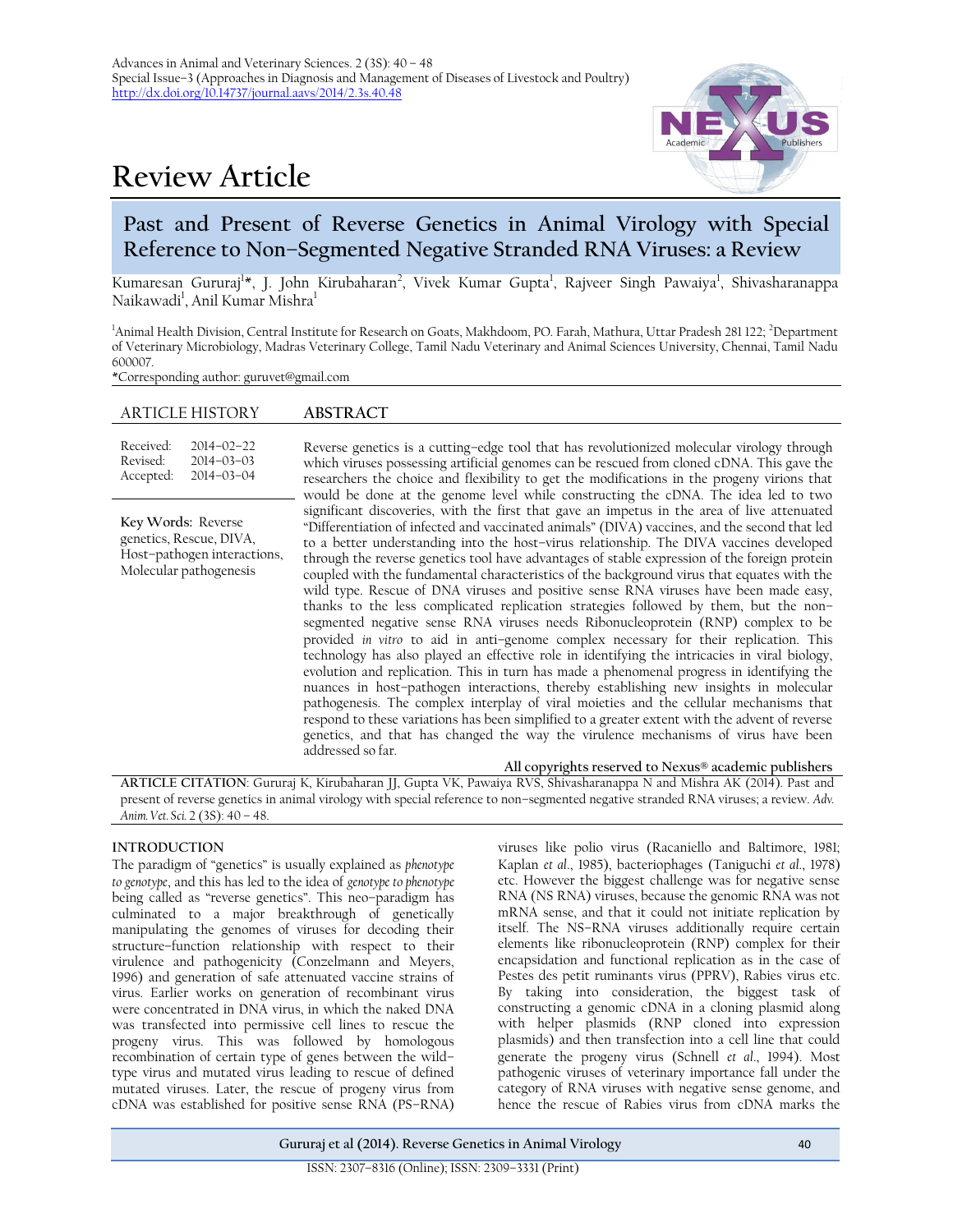

beginning of a new era in the history of virology and reverse genetics. Advances in molecular techniques has reduced the burden on the researcher and provided more insights in the construction of infectious clone. One of the most important discoveries is the use of RNA polymerase promoter in the cDNA genomic construct followed by T7 RNA polymerase expressing Vaccinia virus infection in the permissive cell lines for rescuing viruses with NS RNA genome. The rescue was made further more easy with the development of constitutive expression of T7 RNA polymerase by cell lines itself, with the very instance of BSRT 7/5 cell line derived from a BHK–21 base (Buchholz *et al*., 1999). This was soon followed by the RNA pol I promoter being used for the rescue of segmented viruses like Influenza A, wherein the viral transcription plasmids carrying the eight segments of the virus were individually cloned into vector under the control of RNA pol I promoter (Fodor *et al*., 1999; Neumann *et al*., 1999). More advances led to a bidirectional strategy using RNA pol I promoter wherein the 12 plasmid system was reduced to 8 (Hoffmann *et al.* 2000). Further refinement in the application of promoters has led to rescue of virus from non–specialized simple cell lines, like in the case of successful rescue of mesogenic NDV strain Mukteswar using RNA pol II as promoter (Li *et al*., 2011).

# **Rescue of Different Groups of Viruses by Reverse Genetics**

## **Rescue Strategies for DNA Viruses**

The viruses that possessed DNA as their genome were the first to be reportedly amenable for manipulations by reverse genetics. This breakthrough was achieved for the first time with SV40 virus in which the cloned genomic DNA was transfected to permissive cells resulting in the rescue of recombinant SV40 virus, and in another version of the technique, mutated genomes after being transfected into permissive cells had generated defined mutated viruses (Goff and Berg, 1976). Later, this technique allowed rescue of large DNA viruses like Herpes virus, by homologous recombination (Post and Roizmann, 1981). This study reported the generation of chimeric Herpes viruses carrying a viable selectable marker like thymidine kinase (TK) gene, when wild type genome and marker DNA flanked by viral sequences were co– transfected in appropriate cell lines lacking the thymidine kinase, allowed the rescue of unique recombinant viruses by homologous recombination carrying the TK gene (Post and Roizmann, 1981). Other DNA viruses including pox viruses (Panicalli and Paoletti, 1982; Mackett *et al*., 1982), Adeno viruses (Jones and Shenk, 1978; Samulski *et al*., 1989) and parvo viruses were successfully rescued by a similar technique. Cosmids with overlapping portions of viral genomes have been used extensively to generate recombinant viruses through recombination between the cosmids, and this system was reportedly used to rescue herpes simplex 1 viruses (Cunningham and Davison, 1993), cytomegaloviruses (Kemble *et al*., 1996) and Epstein –Barr viruses (Cohen *et al*., 1989).

# **RNA Viruses and their Rescue**

## **Positive Sense (PS) RNA Viruses**

Among the positive sense RNA viruses, application of reverse genetics was relatively easy because the genomic RNA is mRNA and they directly act as template for viral RNA replication. This makes the deproteinated genomes of

these viruses the ability to utilize the host cell machinery directly to initiate their replication. Hence, plasmid encoded or *in vitro* synthesized genomic RNA of these viruses is infectious, when transfected to permissive cells (Conzelmann and Meyers, 1996). Soon, the reverse genetics system has been established in RNA viruses like Poliovirus (Racaniello and Baltimore, 1981; Kaplan *et al*., 1985) and Bacteriophages (Taniguchi *et al*., 1978). Recovery of poliovirus was performed by transfecting the plasmids containing the cDNA or RNA transcribed by plasmids containing the polio virus genome into suitable cell lines. There were reports on other plus–stranded RNA viruses like Sindbis virus (Rice *et al*., 1987) and Semiliki forest virus (Liljeström *et al*., 1991), in which the cloned cDNA derived RNAs of these viruses in the form of vector with promoter elements were transfected to cell lines, resulting in the recovery of infectious viruses. The studies on these viruses have paved the way for an extensive analysis of the promoter elements of viral RNA and the structure–function studies of viral proteins. Another virus that belongs to family *Coronaviridae*, Avian infectious bronchitis virus (AIBV) belonging to PS RNA viruses were extensively subjected to reverse genetics applications for studying the virus biology and replication (Stirrups *et al*., 1998), virulence (Hodgson *et al*., 2004) and generation of live attenuated recombinant vaccines (Zhou *et al*., 2013). Recombinant AIBV strain H120 was successfully rescued with the reverse genetics technique, wherein contiguous subgenomic fragments spanning the entire virus genome was cloned using the modified "no– seem" ligation strategy into pMD19–T and it was co–transfected along with the nucleocapsid gene into BHK–21 cells, and this virus gave 85 % immune protection to chickens challenged with IBV Mass–41 strain (Zhou *et al*., 2013).

# **Negative Sense (NS) RNA Viruses**

The negative stranded RNA viruses are divided into those<br>with non-segmented genomes (under order with non–segmented genomes (under order Mononegavirales) including the four families namely *Paramyxoviridae*, *Rhabdoviridae*, *Filoviridae*, *Bornaviridae*; and three families carrying segmented genomes including *Orthomyxoviridae* (6–8 segments), *Bunyaviridae* (3 segments), and *Arenaviridae* (2 segments) (van Regenmortel *et al*., 2000). These groups of viruses include many pathogens that cause fatal diseases in humans and the animals such as Measles, Mumps, Rabies, Human respiratory syncytial virus (HRSV), Human parainfluenza I viruses, Rinderpest, PPR, Newcastle disease, Bovine respiratory syncytial virus, Avian influenza etc., and also many emerging and re–emerging viruses like Hendra, Nipah, Ebola, Marburg, Rift valley fever, Crimean congo hemorrhagic fever (CCHF).

The NS RNA viruses follow two different ways to bind to a host cell receptor to initiate an infection viz., a pH dependent pathway, where the viral surface interacts with the endosomal membranes in an acidic environment of late endosomes and a pH independent pathway in which the viral glycoprotein binds to the plasma membrane (Knipe and Howley, 2001).

#### **Segmented Negative Sense (SNS) RNA Viruses**

The SNS RNA viruses differ from the other non–segmented negative stranded (NSNS) RNA viruses in their replication and mRNA transcription. Each segment of these viruses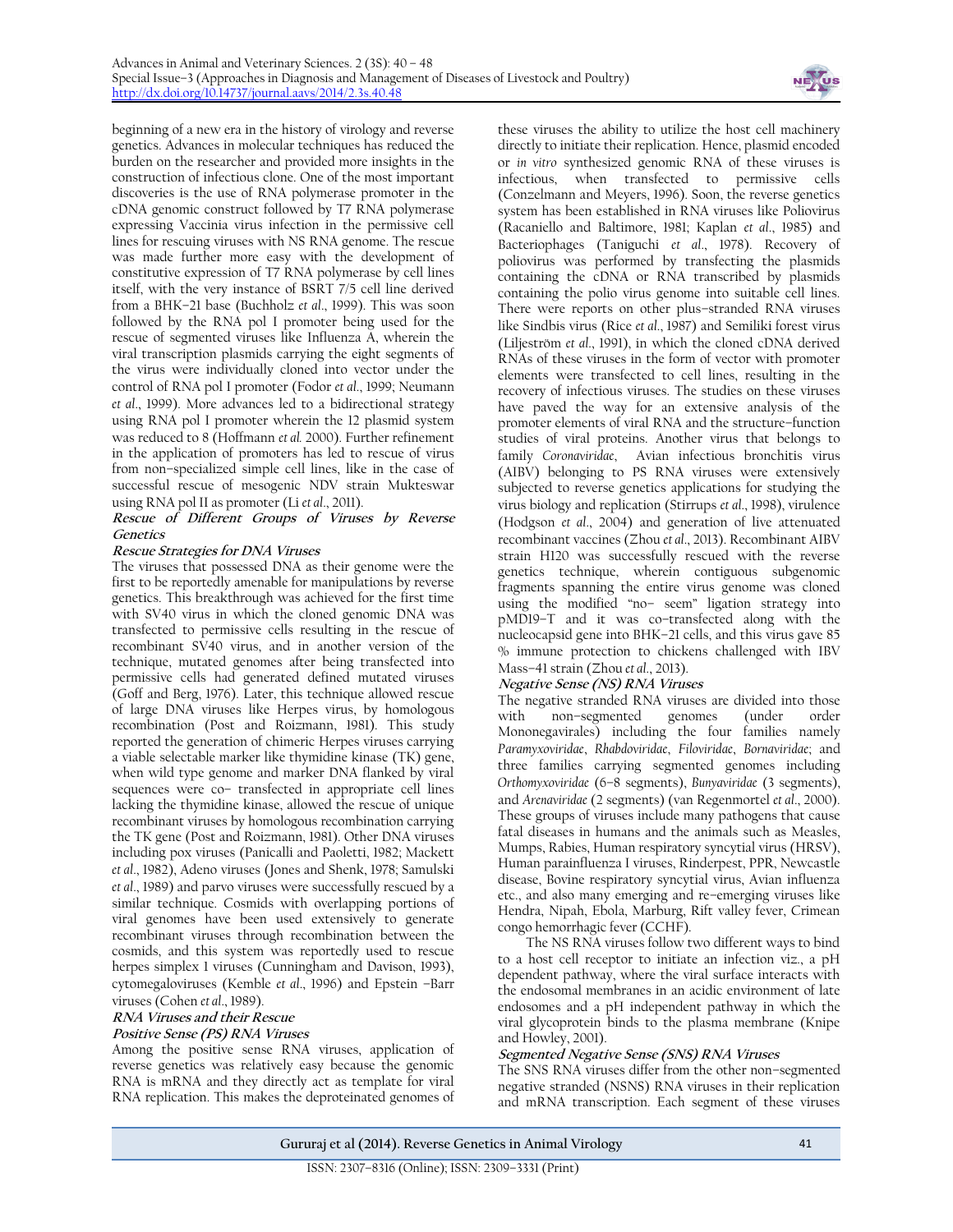

represents a separate transcription and replication unit, and each 3' and 5' termini of every segment showing conservations and partial inverted complementarity, resulting in base paired terminal ends which together constitute a core functional promoter. Initiation of replication was observed from the 3' end of the genome (vRNA) and antigenome (cRNA). In contrast to NSNS viruses, the transcription initiates only on the vRNA template, except in some viruses belonging to bunyaviridae like phlebovirus and tospovirus, which uses ambisense coding strategy in one or more of their genome segments (Knipe and Howley, 2001; Neumann *et al*., 2002) .

Among the SNS RNA viruses, influenza viruses were the one that was extensively studied and the first of the kind of NS RNA virus (Enami *et al*., 1990) to be rescued using reverse genetics. The influenza virus RNPs that comprises of the proteins PA, PB1 and PB2, upon their release into cytoplasm of host cell, enters the nucleus and begins to transcribe the genomic RNA into mRNA and a positive–sense antigenomic RNA that serves as template for the production of genomic RNA. Genetic manipulation of the segmented genomes was through the isolation of the reassortant viruses of the arena, bunya and influenza viruses. Infectious clone of Influenza A can be rescued by transfecting MDBK cells with RNAs derived from specific recombinant DNAs corresponding to NA (Neuraminidase) gene of Influenza A (WSN/33) followed by addition of purified RNA polymerase complex and a superinfection with helper virus (Influenza A virus lacking the WSN –NA gene) [Enami *et al*. (1990]. Neumann *et al*. (1999) has reported a unique technique in which the subgenomic segments were individually cloned as eight plasmids under the control of RNA polymerase I (Pol I) promoter and transcription terminator, which were co–transfected with four plasmids encoding the polymerase complex proteins and nucleoproteins cDNAs under the control of RNA polymerase II (pol II) promoter. The use of pol I transcripts to produce recombinant influenza virus RNA segments became more popular, in which the primary RNA transcripts produced by the pol I are ribosomal RNAs that reportedly do not possess either a 5′ cap structure or a 3′ poly (A) tail, thereby making precise 3′ and 5′ ends that aids in effective encapsidation (Neumann and Hobom, 1995; Neumann *et al*., 1999). Another group of coworkers produced artificial influenza RNA segments with precise 3′ and 5′ ends to ease encapsidation and packaging of replication complex in progeny influenza virions (Zobel *et al*., 1993). The pol I system has several advantages over the other systems like T7 promoter, because pol I enzyme is present in the nucleolus of all eukaryotic cells and therefore it does not require the genetic elements in *trans*, and produce a precise 3′ and 5′ termini due to lack of the 3′ poly(A) tail and a 5′ cap, and more importantly it requires simple permissive cells compared to other systems that requires a stably T7 polymerase expressing specialized cell lines or eliminates the use of a helper virus. A more efficient ambisense expression for rescue of influenza A virus was developed, in which the RNA pol I cassette was cloned between an RNA pol II promoter sequence and polyadenylation signal, where the viral RNA and mRNA were generated simultaneously from these constructs,

which has considerably reduced the total number of plasmids to eight compared to previous experiments which used a total of 15 plasmids to rescue influenza A virus (Hoffmann *et al*., 2000). The first ever generated report on rescue of a SNS RNA virus entirely from cDNA using a helper free system was Bunyavirus (Brigden and Elliot, 1996). Through this chimeric Bunya virus was generated with specific genetic tags through three segments of the RNA genome cDNA copies with a precise leader and trailer regions flanked by bacteriophage T7 promoter and HDVRz, respectively. In 2001, another SNS RNA virus namely Thogoto virus was rescued using a combination of T7 promoter and pol I systems for protein expression and genomic RNA transcription, respectively (Wagner *et al*., 2001)

#### **Non–Segmented Negative Sense (NSNS) RNA Viruses**

In contrast to the replication of PS RNA virus counterpart, the negative sense RNA viruses cannot initiate a life cycle, since it requires a *de novo* protein synthesis catalyzed by the viral RNA polymerase, because the input genomic or antigenomic RNA has to be encapsidated with the nucleoprotein before it can serve as functional template to initiate replication and transcription (Knipe and Howley, 2001; Sedlmeier and Neubert, 1998). The possible constraints that hay–wired the rescue of NS RNA viruses from cDNA (Pekosz *et al*., 1999) is as listed below:

- i) Precise leader and trailer extracistronic elements are required for replication and packaging of the genomic RNA
- ii) The polarity of the genome of negative sense RNA viruses are opposite to the mRNA sense
- iii) The RNA genome of these viruses are encapsidated co– transcriptionally with the nucleoprotein to form NP– RNA complex of helical symmetry and associate with phosphoprotein and Large polymerase protein to form a minimal replication initiation complex
- iv) Both genomic and anti–genomic RNA exist as viral RNP complex

To overcome the problem of anti–sense RNA, initial work on Rabies virus rescue concentrated on filling the gap between the above–listed constraints and a successful rescue. The solution was identified and the RNP expression plasmids were co–transfected along with the cDNA (whole genome cloned plasmid construct) into cell lines that allowed selection and successful rescue of recombinant progeny rabies virion. Successful rescue of rabies virus from cloned cDNA resulted as a trendsetter in the rescue of first NSNS RNA virus (Schnell *et al*., 1994). This study has provided the much needed impetus for further work on other NSNS viruses like Vesicular stomatitis virus (Lawson *et al*., 1995 and Whelan *et al*., 1995), Measles virus (Radecke *et al*., 1995), Human respiratory syncytial virus (Collins *et al*., 1995) and Sendai virus (Garcin *et al*., 1995 and Kato *et al*., 1996).

#### **Reverse Genetics of NSNS RNA Viruses**

#### **Different Strategies Adopted to Rescue NSNS RNA Virus from cDNA**

The technique of manipulation at the genome level with the aid of helper plasmids has increased the scope for rescuing other viruses with non–segmented negative sense single stranded RNA genome like Newcastle disease virus. Under this section, most discussions had been related to NDV,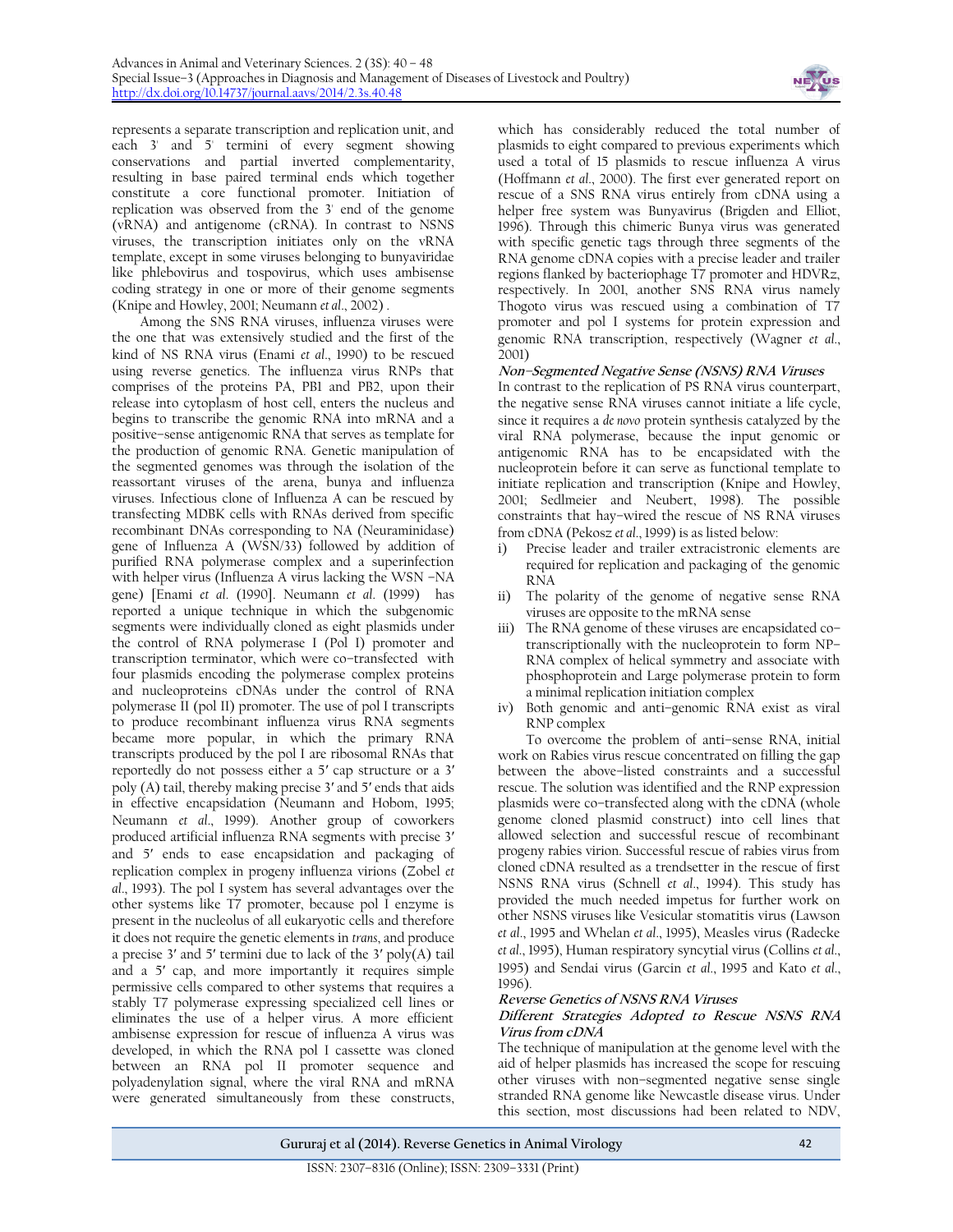

since numerous contributions in this field has come from researchers who have been studying with this virus. The initial work on NDV rescue from cloned cDNA was reported by Romer–Oberdörfer *et al*. (1999) followed by Peeters *et al*. (1999). Romer–Oberdörfer *et al*., (1999) applied a vaccinia virus free system to rescue a lentogenic NDV strain Clone 30 using a pBluescript II based modified vector. In this study, the complete antigenome was under the control of T7 promoter, and helper plasmids with NP, P and L individually cloned in pCite2a based expression vector transfected to a cell line called BSR T7/5 clone that constitutively expresses T7 RNA polymerase. Whereas, the technique used by Peeters *et al*. (1999) involved recombinant helper virus of Fowl Pox origin that expresses T7 RNA polymerase to rescue NDV strain LaSota from a cloned cDNA in a transcription vector (pOLTV5) which has the genome length cDNA between T7 promoter and autocatalytic Hepatitis delta virus ribozyme (HDVRz) co– transfected into chicken embryo fibroblast (CEF) and QM5 cells, along with helper plasmids (NP, P and L) individually

cloned in pCIneo based expression vector. In another contemporary study, an almost similar system was employed for the rescue of mesogenic strain NDV Beaudette C using recombinant Vaccina virus based T7 RNA polymerase expression system along with a modified pBR322 vector backbone containing the infectious clone and the helper plasmids in a Hep–2 cell line (Krishnamurthy *et al*., 2000). While there was also recent reports that stated that, apart from helper viruses like recombinant Vaccinia virus (Ankara strain) or fowl pox virus (FPVT7) or a cell line like BSR T7/5 that helps in the rescue of the NDV, a different promoter based reverse genetics system that can exploit the rescue of Newcastle disease virus strain like Mukteswar, used RNA polymerase II promoter, in which, the full length viral antigenome was assembled between a cytomegalovirus promoter and hammer–head ribozyme and, along with co–transfection of helper plasmids NP, P and L coding sequences cloned in correct reading frame into pCIneo expression vector (Li *et al.,* 2011).



Figure 1: Diagram depicting the strategy for co–transfection of viral genomic cDNA and helper plasmids into a cell line for rescue of recombinant progeny virus in case of NSNS–RNA viruses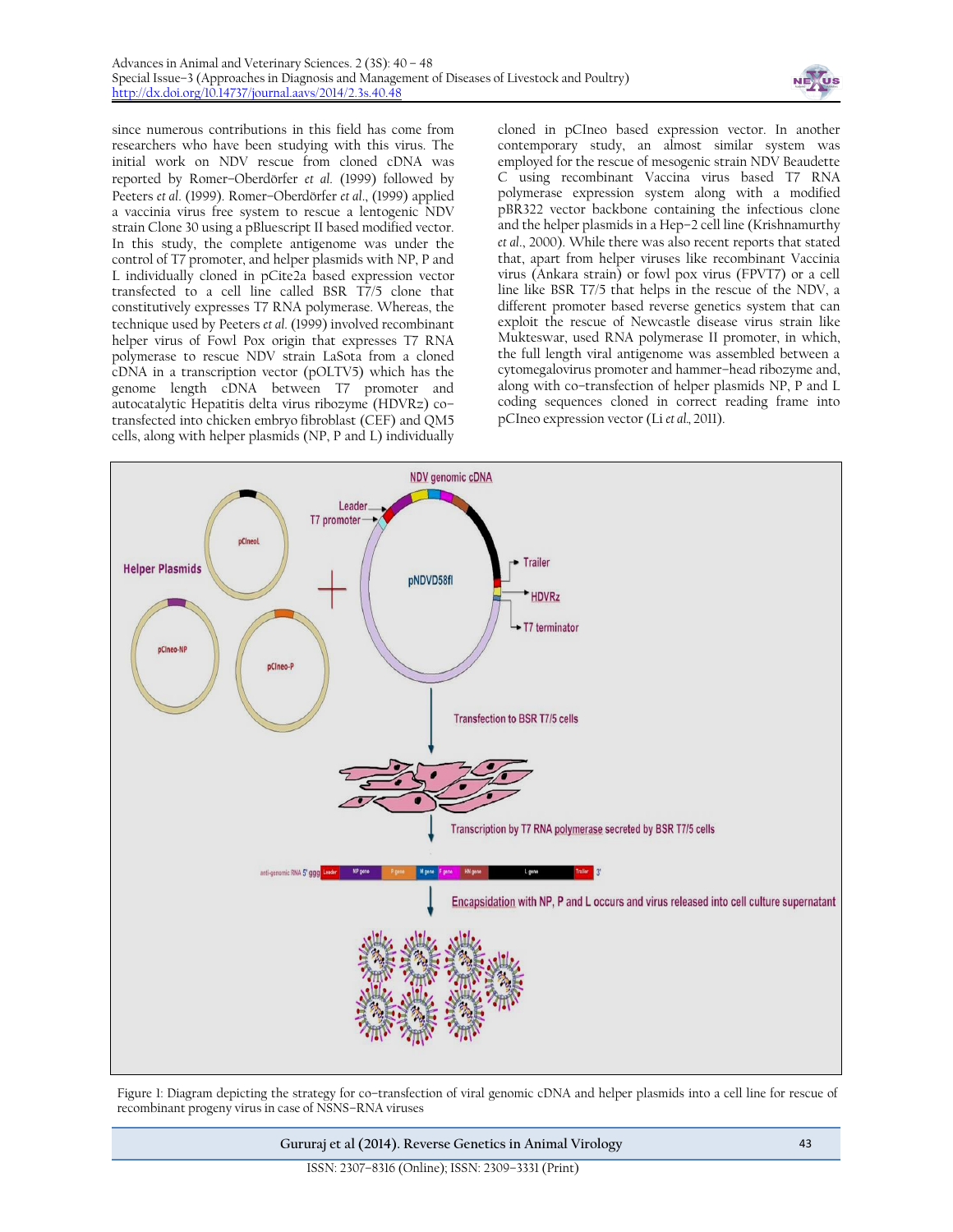

#### **Marker Vaccine Development against NDV with Reverse Genetics**

Marker vaccines are defined as those that can differentiate the infected animals from the vaccinated animals by means of companion diagnostic tests (Van Oirschot, 1999). A DIVA vaccine against NDV was generated by reverse genetics system (Peeters *et al*., 2001) in which the gene encoding the hemagglutinin–neuraminidase (HN) has been replaced by a hybrid HN gene that consisted cytoplasmic domain, transmembrane region and stalk region of HN of NDV LaSota strain, while the immunogenic globular domain of HN was replaced with that of the APMV–4, resulting in a chimeric virus carrying immunogenic HN from APMV–4. The chimeric virus had an ICPI value of 0.00 and induced protection against chicken challenged with a lethal dose of virulent virus. Moreover, it differentiated the conventional vaccinated and infected chickens serologically by using a diagnostic test that used a *Pichia pastoris* secreted HN protein (Peeters *et al*., 2001). This was soon followed by a marker vaccine against NDV, with an epitope completely from an unrelated virus, which was developed by deleting an immunodominant B –cell epitope present in the NP gene coding region and by inserting a B cell epitope of the S2 glycoprotein of Murine hepatitis virus (MHV) in the deleted region by reverse genetics. The recombinant virus generated by this technique carried MHV epitope, and that was evidenced by the fact that the chickens that were immunized with this virus expressed S2–MHV antibodies but completely lacked antibodies directed against B–cell NP immunodominant epitope (Mebatsion *et al*., 2002). NDV is also used as a vaccine vector for conferring immunity to other viral diseases as in the case, NDV–Hitchner B1 used to protect against avian influenza by introducing hemagglutinin of influenza A/WSN/33 virus between the intergenic regions of P and M genes of NDV genome. The rescued virus induced a strong humoral antibody response against influenza and provided complete protection to mice challenged with a lethal dose of influenza virus (Nakaya *et al*., 2001).

In another instance, an NDV based live attenuated vaccine carrying HA epitope of H5 subtype avian influenza virus was generated by reverse genetics technique (Ge *et al*., 2007). The experiment was carried out with both mutated and wild–type HA open reading frame from Highly pathogenic avian influenza virus (HPAIV) wild bird isolate (A/Bar–headed goose/Qinghai/3/2005 [H5N1]), that was inserted into the intergenic region between the P and M genes of the NDV LaSota vaccine strain, and upon immunization of the chimeric viruses, induced antibodies against both NDV and HA epitope, and protected the immunized population against both homologous and heterologous challenge.

Another group of workers (Cho *et al*., 2008) developed a recombinant vaccine virus (KBNP–C4152R2L) carrying the HN and F gene of genotype VIId virus (KBNP–4152) against a LaSota background. The F cleavage motif was changed from <sup>112</sup>RRQKR<sup>116</sup>↓ to <sup>112</sup>GRQAR<sup>116</sup>↓ to attenuate the virulence of recombinant strain. To reduce the pathogenic instability due to random mutations, a single point mutation was inserted at codon 115, which blocked any changes to basic amino acids and a six nucleotide insertion was created in the intergenic region between the

M and F genes complying with the 'rule of six' for viral attenuation. The length of the HN protein was mutated from 571 to 577 amino acid residues to function as a marker. The recombinant strain KBNP–C4152R2L had a similar antigenicity as of KBNP–4152, but differed from wild type LaSota and it was completely avirulent with an ICPI of 0.00, making it a promising candidate for marker vaccine. Further, to strengthen the role of FPCS, a virulent genotype VII strain belonging to class II from Indonesia namely Banjarmasin/010/10 (Ban/010) was used as a candidate (Xiao *et al*., 2012) for development of live attenuated vaccine to protect the flocks against the circulating virulent genotype VII viruses. The experiment was carried out with the generation of an attenuated Ban/010 virus that was mutated in the FPCS region from virulent "RRQKR↓F" to avirulent "GRQGR↓L "by three amino acid substitutions, and the resultant recombinant virus has not reportedly produced any syncytia or plaques even after supplementing with an external protease, and was found to be completely avirulent. The rBan/010 virus effectively neutralized the circulating virulent viruses as evidenced by protective HI titers and its protection conferred against a clinical infection and mortality after challenge with virulent Ban/010 or Texas GB, and also reduced shedding of the virulent virus compared to B1 vaccine.

## **Reverse Genetics – Role in Molecular Pathogenesis NDV Proteins and its Virulence**

# **Fusion Protein as a Determinant of Virulence**

Many yardsticks have been followed to measure the virulence for NDV, but the amino acid composition at the fusion protein cleavage site (FPCS) of F protein has been shown to be a major factor that determines NDV virulence (Nagai *et al*., 1976; Ogasawara *et al*., 1992; Collins *et al*., 1993). It has been reported in many instances (Nagai *et al*., 1976; Garten *et al*., 1980a; Rott and Klenk, 1988) that the cleavage of F precursor protein  $(F_0)$  into F1 and F2 by the host cell proteases was an essential factor for the progeny viruses to become infective. The presence of monobasic amino–acid motif at the C–terminus of F2 fraction and a leucine at the N–terminus of the F1 protein are seen in lentogenic viruses and are cleaved extracellularly by trypsin–like proteases present in the respiratory and alimentary tract of the host. Whereas the amino acid motif present in the C–terminus of F2 is polybasic and at the N–terminus of F1 is phenylalanine in the case of velogenic and mesogenic NDV strains and are cleaved by intracellular ubiquitous Furin–like proteases, resulting in a fatal systemic infection (Nagai *et al*., 1976; Ogasawara *et al*., 1992). This data has been corroborated later by a series of reverse genetics studies (Peeters *et al*., 1999; Romer–Oberdörfer *et al*., 2006) that swapped the lentogenic viral FPCS with that of a velogenic, and it was found that the pathogenicity of the chimeric virus containing artificial velogenic FPCS was augmented. The vice versa was also reported to be true to the fact that the ICPI was decreased from 1.89 to 0.13 with a three nucleotide change at the FPCS of ZJ1 recombinant NDV generated by reverse genetics, whose wild type was highly virulent (Hu *et al*., 2009). There were reports on contrary to these findings that FPCS as sole determinant of virulence may not be universal, because the ICPI increase in lentogenic chimeric viruses with artificial velogenic cleavage sites were higher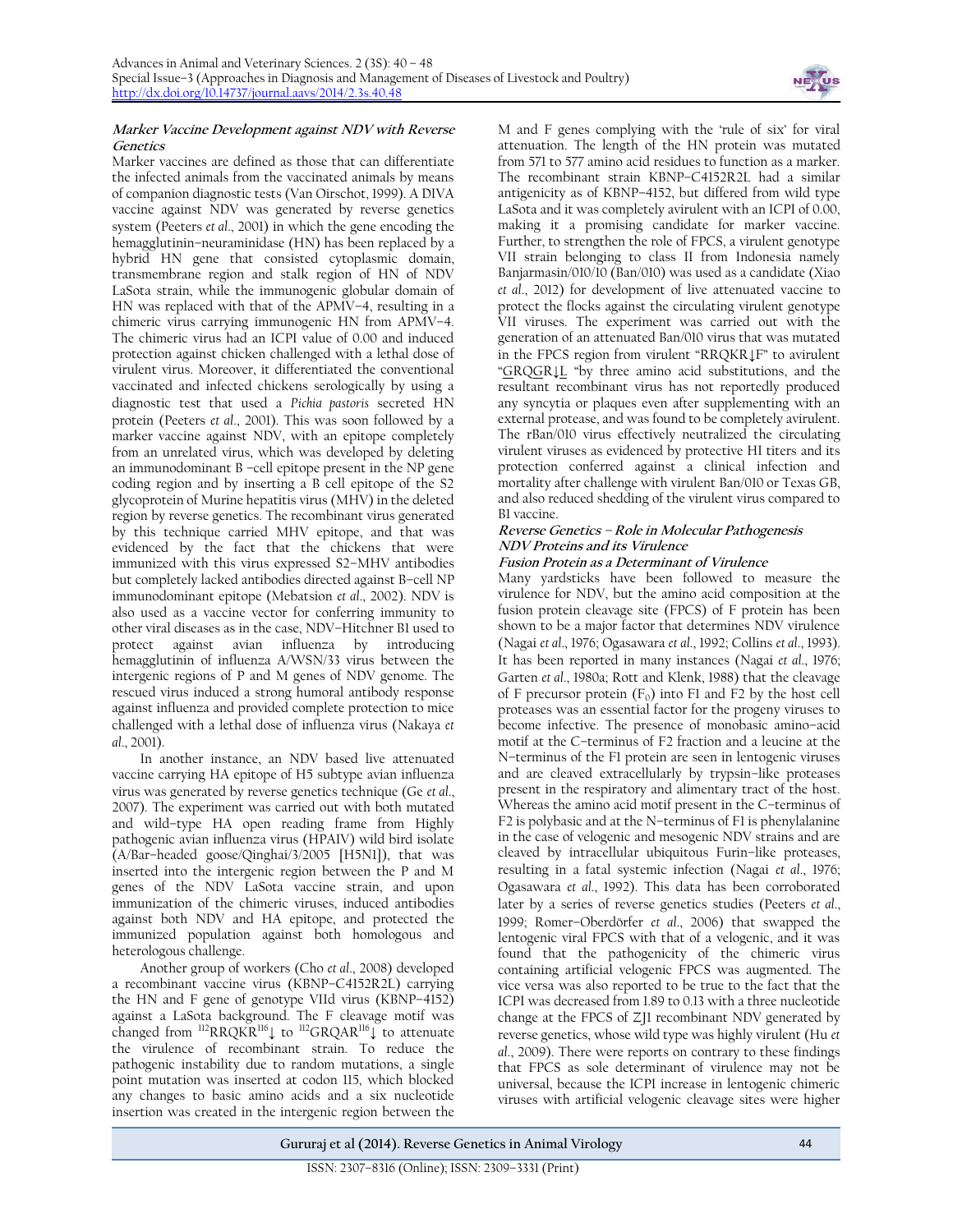

but not phenomenal, from 0.0 to 1.13, compared to wild– type velogenic viruses whose ICPI range from 1.6–1.9 (Panda *et al*., 2004a; Peeters *et al*., 1999; Romer–Oberdörfer *et al*., 2006). There had been reports to throw more light on this aspect, suggesting that there would be proteins other than F that contributes to pathogenicity of NDV (Kommers *et al*., 2003; De Leeuw *et al*., 2003; Wakamatsu *et al*., 2006a; Subbiah *et al*., 2011).

# **HN Protein and its Role in Virulence**

The HN protein is involved in the tropism of the virus and it has a major role to play in the attachment and release of the virus, thereby making an important candidate for virulence determinant studies. Further the HN also triggers the fusion activity of F protein during the entry of the virus into the host cell (Lamb and Parks, 2007). The HN ORF reportedly exists as three genotypes resulting in proteins of 571, 577 or 616 amino acids, with the lentogenic strains of viruses having 616 amino acids that further processes into an active HN by proteolytic removal of a small glycosylated C– terminal moiety (Nagai *et al*., 1976; Nagai and Klenk, 1977; Garten *et al*., 1980b; Sato *et al*., 1987; Gorman *et al*., 1988).

In an experiment reported by Huang *et al*. (2004) where a recombinant LaSota virus backbone containing HN protein of mesogenic Beaudette C strain showed a significant virulence increase from lentogenic to mesogenic. There were also sufficient reports (Huang *et al*., 2004; Romer–Oberdörfer *et al*., 2006; Wakamatsu *et al*., 2006b) to strengthen the possible role of the HN in virulence, by generating an infectious clone, with changes introduced in the amino acids either in the glycosylation sites or by mutating specific residues in HN gene have shown a moderate effect on the pathogenicity of the chimeric NDV. But there had been reports (De Leeuw *et al*., 2005) contrasting these facts wherein, the HN protein of lentogenic LaSota virus was swapped with that of a velogenic Hertz strain or a HN chimera consisting of stem region of Hertz HN and the globular head of LaSota or vice versa, that the recombinants did not differ in virulence from that of the parent strain as witnessed by the ICPI value. But the IVPI value has shown a significant increase, not undermining the fact that both the stem region and the globular head region of the HN protein playing a major role in the virus tropism and its virulence. In a study conducted by Estevez *et al*., (2007), where NDV chimeras were created by exchanging the HN gene of mesogenic strain with that of neurotropic as well as viscerotropic velogenic strain and interestingly found that there had been no significant difference in the virulence between the chimeric viruses and the parent strain. In an another study similar findings were reported in which an infectious clone with an anhinga backbone containing artificial velogenic HN, did not exhibit any virulence, as witnessed by the intraocular route of inoculation of the recombinant virus in both day old and four week old chickens (Susta *et al*., 2010). These findings suggest that the virulence of NDV is not controlled by single determinant, but is influenced by 'group effect' of multiple genes.

Post translational modification like glycosylation has a paramount role in the expression and proper functioning of the HN protein in the NDV life cycle (Vigerust and Shepherd, 2007) and mutations at these N–linked

glycosylation sites has been found to undermine the virulence of the virus (Panda *et al*., 2004b).

Studies have also been targeted at correlating the length of the HN ORF on virulence; however its role in virulence could not be established (Romer–Oberdörfer *et al*., 2003). But by mutating some of the key amino acid residues in HN protein has been shown to influence the virus activity. By creating a mutation of key amino acid, like the Tyrosine residue at position 526, near the receptor binding site in the globular head region to glutamine resulted in a decrease in viral hemadsorption, neuraminidase and fusion activity, causing virus attenuation and influencing the growth kinetics in cell culture, MDT and ICPI value (Khattar *et al*., 2009). But substitution of a methionine residue instead of Isoleucine at the position 192 influenced the functional properties of HN protein, without affecting the virulence of the virus (Estevez *et al*., 2011).

# **Role of V Protein in Virulence**

The V protein, which is generated by RNA editing from the polycistronic P gene, is rich in cysteine residues in the carboxyterminal end and is more conserved cutting across the paramyxoviruses, with the exception of human parainfluenza virus type I (HPIV–1), which lacks an intact V ORF (Matsuoka *et al*., 1991). It has been reported that the chimeric NDV viruses that completely or partially lack the V protein or mutations in the V protein showed severe growth impairment in vitro and their replication in embryonated eggs was found to be age–dependent (Huang *et al*., 2003; Mebatsion *et al*., 2001; Park *et al*., 2003). This has been explained due to the fact that the chimeric viruses with mutated V protein in contrast to the wild type viruses are unable to degrade the STAT1 protein (Huang *et al*., 2003), which is an important part of the interferon signaling pathway (Haller *et al*., 2006). Reports have been generated to corroborate the role of V protein in virulence and studies on measles (Patterson *et al*., 2000) and SeV (Huang *et al*., 2000) has shown that deletion of V protein attenuated their virulence. Apart from these findings, further reports that conducted *in vitro* experiments on the V protein mutated viruses have shown that they have an increased rate of apoptosis (Park *et al*., 2003), and *in vivo* studies have found that the apoptotic rates corresponded to the severity of the disease caused by various strains (Harrison *et al*., 2011). In another study (Alamares *et al*., 2010), it has been reported that the V protein of a mesogenic strain, beaudette C showed a hiked anti–interferon response compared to a less virulent strain LaSota, *in vitro*.

# **Viral Replication Complex and Virulence**

Efficiency of viral replication has been correlated to the virulence in many viruses, because higher levels of replication leads to an increased virus titer and in turn has a cascading effect in jeopardizing the immune response by the host, enhancing the pathogenesis. Reduced levels of RNA synthesis due to mutation in the components of replication complex has been reportedly associated with the reduced virulence of NDV (Madansky and Bratt, 1981) and several other paramyxoviruses viz., measles virus (Bankamp *et al*., 2002; Takeda *et al*., 1998), respiratory syncytial virus and parainfluenza virus (Murphy and Collins, 2002; Skiadopoulos *et al*., 1998). The role of NP, P and L proteins in the virulence of NDV has been studied (Rout and Samal,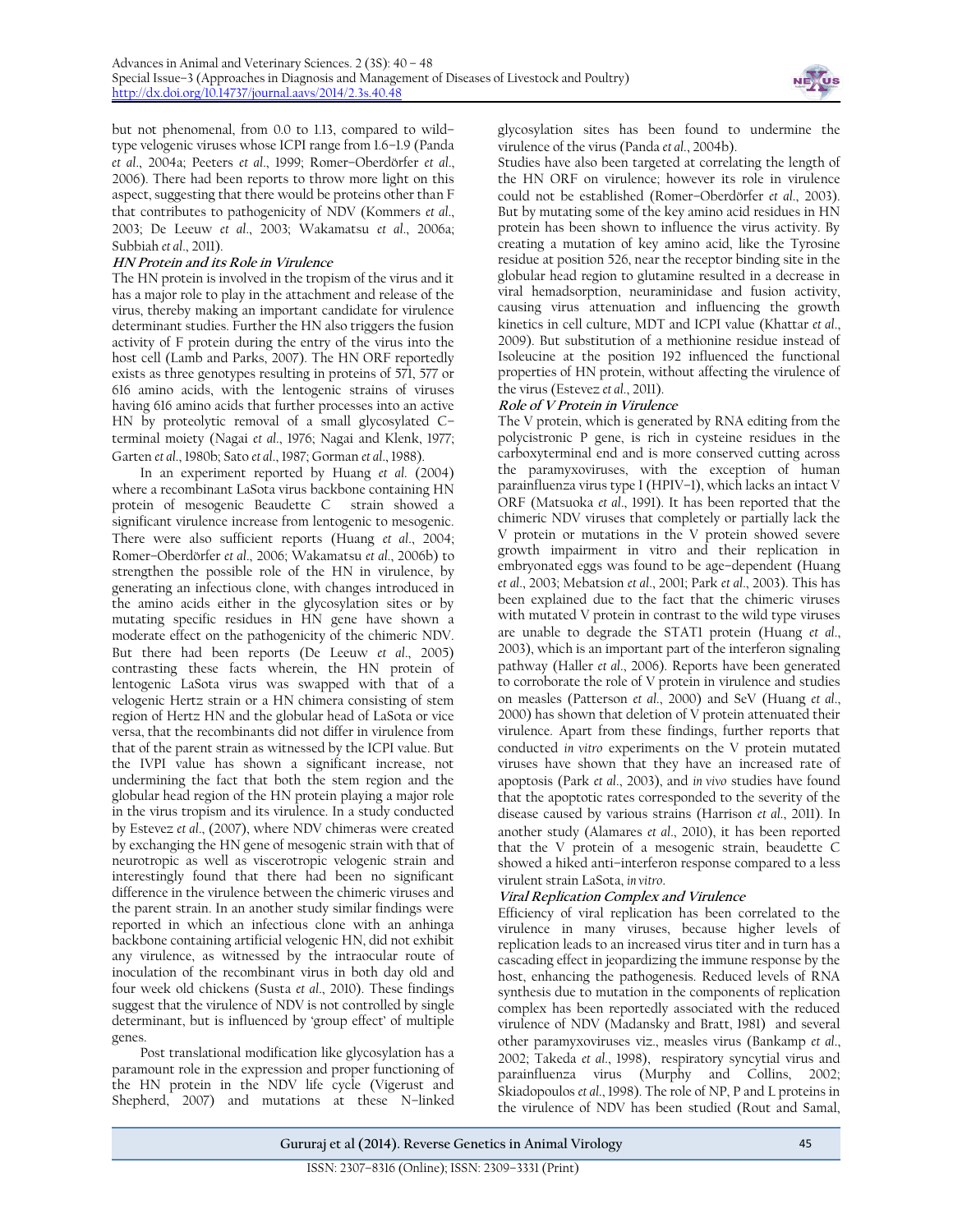

2008) using a reverse genetics system, wherein chimeric viruses were generated by exchanging these genes between the lentogenic strain LaSota and the mesogenic strain Beaudette C, both belonging to genotype II of the class II ND viruses (Aldous *et al*., 2003). Interestingly, LaSota L gene in a beaudette C background replicated at a higher level, and was more virulent than its wild–type virus, and no significant effects could be observed with the chimeric viruses with NP and P proteins generated under different pathotype backbone. In a similar study (Dortmans *et al*., 2010) conducted with a different lineage and genotype of viruses, where it was found that all the proteins that make the viral replication complex (NP, P and L) played a significant role in determining the virulence of NDV. In this experiment, all the three genes of viral replication complex have been simultaneously exchanged between a low virulent virus of PPMV origin AV324 and a virulent NDV strain Hertz (genotype IV). The low virulent RNP complex genes in a Hertz background, attenuated the chimeric virus, whereas the virulent genes in AV324 (avirulent PPMV–1 strain) avirulent background became more virulent. This further reported that the individual genes has contributed their part of virulence, but the virulence was either conferred or attenuated because of the synergistic effect of these genes together, rather than alone. This could be explained with another experiment in the same study in which the matrix protein of AV324 virus in a Hertz chimeric virus generated by reverse genetics showed a decrease in virulence, but didn't show an increase in virulence when the experiment was conducted vice versa, because the M protein of Hertz lacked the ability to increase the virulence of AV324, alone.

#### **Non–Coding Regions as Determinant of Virulence**

Apart from these findings, it has been fascinating to observe that the transcription and translational control signals also modulate the virulence, by controlling the protein expression, with the studies on NDV (Yan and Samal, 2008; Yan *et al*, 2009; Kim and Samal, 2010), Vesicular stomatitis virus (Barr *et al*., 1997; Stillman and Whitt, 1998), measles virus (Parks *et al*., 2001) and canine distemper virus (Anderson and von Messling, 2008). Especially in measles virus, the 3' UTR of M (Takeda *et al*., 2005) and in canine distemper virus (Anderson and von Messling, 2008), the 5' UTR of F gene has an important role in replication and virulence of the virus. The deletion of the entire 5' UTR of HN gene could affect the transcription and translation of HN mRNA and has subsequently reduced the virulence (Yan *et al*., 2009). The position of the UTR in its associated gene and in the genome is very specific (Kim and Samal, 2010).

#### **CONCLUSION**

An overall insight into the biology of viruses and their structure –function relationship has made the genetic manipulation of the viruses plausible. Thanks to the recent advances in the molecular techniques like reverse genetics through which the difficult targets are drawn close to success. A comprehensive strategy using these cutting–edge tools could decipher more understanding towards the mechanism of virulence. The viral determinants of pathogenicity would be more important in interpreting the

disease mechanism to enable an effective prophylactic measure to curb the disease.

#### **ACKNOWLEDGEMENT**

The authors gratefully acknowledge the support and facilities provided by the Director, CIRG, Mathura.

#### **CONFLICT OF INTEREST**

There is no conflict of interest among authors..

#### **REFERENCES**

- Alamares JG, Elankumaran S, Samal SK and Iorio RM (2010). The interferon antagonistic activities of the V proteins from two strains of Newcastle disease virus correlate with their known virulence properties. Virus Research 147: 153–157.
- Aldous EW, Mynn J, Banks KJ and Alexander DJ (2003). A molecular epidemiological study of avian paramyxovirus type 1 (Newcastle disease virus) isolates by phylogenetic analysis of a partial nucleotide sequence of the fusion protein gene. Avian Pathology 32**:** 239–256.
- Anderson DE and Von Messling (2008). Region between the canine distemper virus M and F genes modulates virulence by controlling fusion protein expression. Journal of Virology 82: 10510–10518.
- Bankamp B, Kearney SP, Liu X, Bellini WJ and Rota PA (2002). Activity of polymerase proteins of vaccine and wild–type measles virus strains in a minigenome replication assay. Journal of Virology 76: 7073–7081.
- Barr JN, Whelan SP and Wertz GW (1997). Role of the intergenic dinucleotide in vesicular stomatitis virus RNA transcription. Journal of Virology 71: 1794–1801.
- Bridgen A, and Elliott RM (1996). Rescue of a segmented negative–strand RNA virus entirely from cloned complementary DNAs. Proceedings of the National Academy of Sciences, USA 93: 15400–15404.
- Buchholz UJ, Finke S and Conzelmann KK (1999). Generation of bovine respiratory syncytial virus (BRSV) from cDNA: BRSV NS2 is not essential for virus replication in tissue culture, and the human RSV leader region acts as a functional BRSV genome promoter. Journal of Virology 73: 251–259.
- Cho SH, Kwon HJ, Kim TE, Kim JH, Yoo HS, Park MH, Park YH and Kim SJ (2008). Characterization of a Recombinant Newcastle Disease Virus Vaccine Strain. Clinical Vaccinology and Immunology 15: 1572–1579.
- Cohen JI, Wang F, Mannick J and Kieff E (1989). Epstein–Barr virus nuclear protein 2 is a key determinant of lymphocyte transformation. Proceedings of the National Academy of Sciences, USA 86: 9558–9562.
- Collins MS, Bashiruddin JB and Alexander DJ (1993). Deduced amino acid sequences at the fusion protein cleavage site of Newcastle disease viruses showing variation in antigenicity and pathogenicity. Archives of Virology 128: 363–370.
- Collins PL, Hill MG, Camargo E, Grosfeld H, Chanock RM and Murphy BR (1995). Production of infectious human respiratory syncytial virus from cloned cDNA confirms an essential role for the transcription elongation factor from the 5'proximal open reading frame of the M2 mRNA in gene expression and provides a capability for vaccine development. Proceedings of the National Academy of Sciences, USA 92: 11563–11567.
- Conzelmann KK and Meyers G (1996). Genetic engineering of animal RNA viruses. Trends in Microbiology 4**:** 386–393.
- Cunningham C and Davison AJ (1993). A cosmid-based system for constructing mutants of herpes simplex virus type 1. Virology 197: 116– 124.
- De Leeuw OS, Koch G, Hartog L, Ravenshorst N and Peeters BPH (2005). Virulence of Newcastle disease virus is determined by the cleavage site of the fusion protein and by both the stem region and globular head of the hemagglutinin–neuraminidase protein. Journal of General Virology 86: 1759–69.
- De Leeuw OS, Hartog L, Koch G and Peeters BPH (2003). Effect of fusion protein cleavage site mutations on virulence of Newcastle disease virus: nonvirulent cleavage site mutants revert to virulence after one passage in chicken brain. Journal of General Virology 84: 475–484.
- Dortmans JCFM, Rottier PJM, Koch G and Peeters BPH (2010). The Viral Replication Complex Is Associated with the Virulence of Newcastle Disease Virus. Journal of Virology 84: 10113–10120.
- Dortmans JCFM, Koch G, Rottier PJM and Peeters BPH (2011). Virulence of Newcastle disease virus: what is known so far? Veterinary Research 42:  $122$
- Enami M, Luyties W, Krystal M and Palese P (1990). Introduction of sitespecific mutations into the genome of influenza virus. Proceedings of the National Academy of Sciences, USA 87: 3802–3805.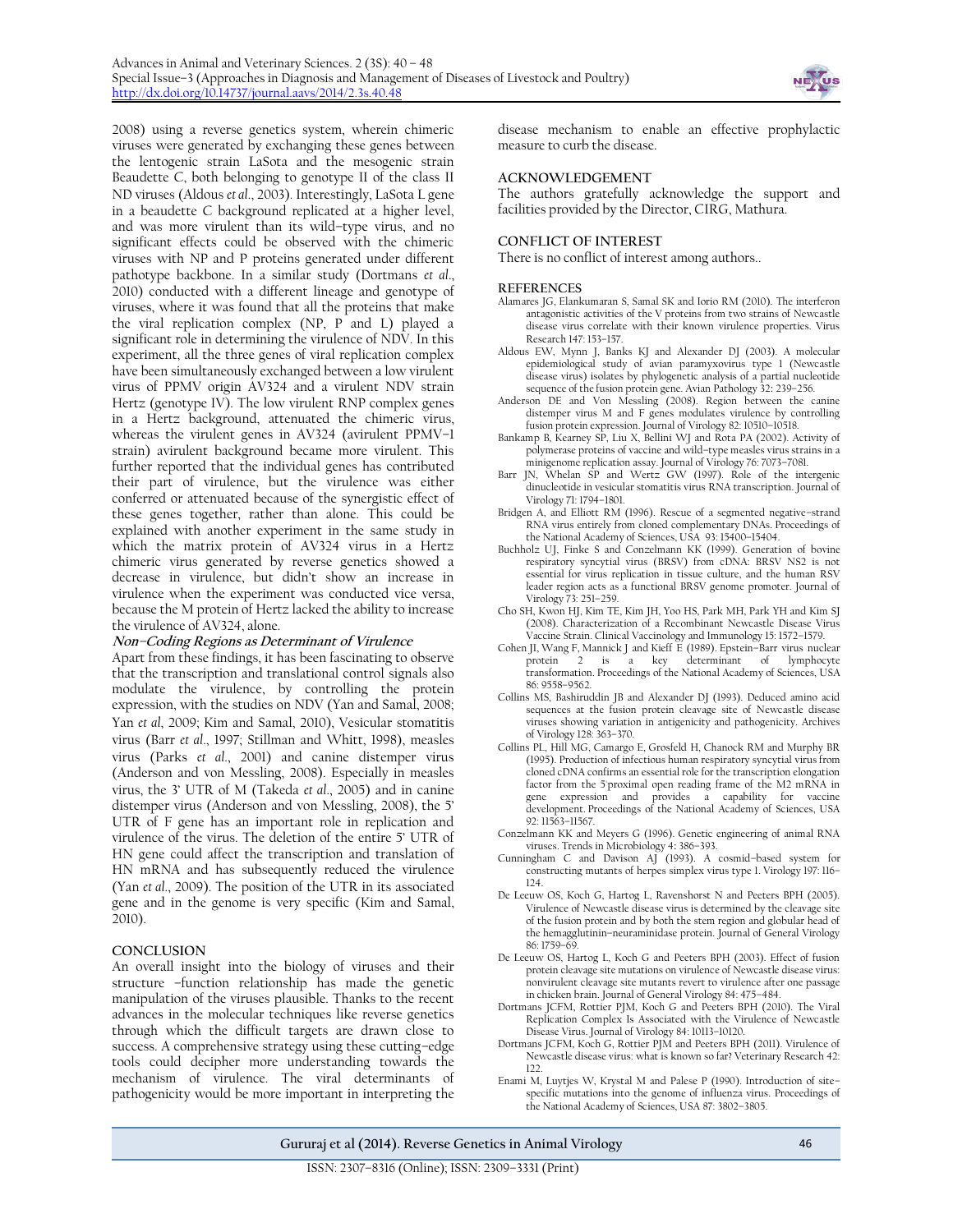

- Estevez C, King D, Seal B and Yu Q (2007). Evaluation of Newcastle disease virus chimeras expressing the Hemagglutinin–Neuraminidase protein of velogenic strains in the context of a mesogenic recombinant virus backbone. Virus Research 129: 182–190.
- Estevez C, King DJ, Luo M and Yu Q (2011). A single amino acid substitution in the haemagglutinin–neuraminidase protein of Newcastle disease virus results in increased fusion promotion and decreased neuraminidase activities without changes in virus pathotype. Journal of General Virology 92: 544–551.
- Fodor E, Devenish L, Engelhardt OG, Palese P, Brownlee GG, and García-Sastre A (1999). Rescue of influenza A virus from recombinant DNA. Journal of virology 73: 9679–9682.
- Garcin D, Pelet T, Calain P, Roux L, Curran J and Kolakofsky D (1995). A highly recombinogenic system for the recovery of infectious Sendai paramyxovirus from cDNA: generation of a novel copy-back
- nondefective interfering virus. The EMBO Journal, 14: 6087. Garten W, Berk W, Nagai Y, Rott R and Klenk HD (1980a). Mutational changes of the protease susceptibility of glycoproteins F of Newcastle disease virus: effects on pathogenicity. Journal of General Virology 50: 135–147.
- Garten W, Kohama T and Klenk HD (1980b). Proteolytic activation of the haemagglutinin–neuraminidase of Newcastle disease virus involves loss of a glycopeptide. Journal of General Virology 51: 207–211.
- Ge J, Deng G, Wen Z, Tian G, Wang Y, Shi J, Wang X, Li Y, Hu S, Jiang Y, Yang C, Yu K, Bu Z and Chen H (2007). Newcastle Disease Virus– Based Live Attenuated Vaccine Completely Protects Chickens and Mice from Lethal Challenge of Homologous and Heterologous H5N1 Avian Influenza Viruses*.* Journal of Virology 81: 150–158.
- Goff SP and Berg P (1976). Construction of hybrid viruses containing SV40 and lambda phage DNA segments and their propagation in cultured monkey cells[. Cell](http://www.ncbi.nlm.nih.gov/pubmed/189942) 9: 695–705.
- Gorman JJ, Nestorowicz A, Mitchell SJ, Corino GL and Selleck PW (1988). Characterization of the sites of proteolytic activation of Newcastle disease virus membrane glycoprotein precursors. Journal of Biological Chemistry 263: 12522–12531.
- Haller O, Koch G and Weber F (2006). The interferon response circuit: induction and suppression by pathogenic viruses. Virology 344: 119–30.
- Harrison L, Brown C, Afonso C, Zhang J and Susta L (2011). Early occurrence of apoptosis in lymphoid tissues from chickens infected with strains of Newcastle disease virus of varying virulence. Journal of Comparative Pathology 145: 327–335.
- Hodgson T, Casais R, Dove B, Britton P, and Cavanagh D (2004) Recombinant Infectious Bronchitis Coronavirus Beaudette with the Spike Protein Gene of the Pathogenic M41 Strain Remains Attenuated but Induces Protective Immunity. Journal of Virology 78: 13804–13811.
- Hoffmann E, Neumann G, Kawaoka Y, Hobom G and Webster RG (2000). A DNA transfection system for generation of influenza A virus from eight plasmids. Proceedings of the National Academy of Sciences, USA 97: 6108–6113.
- Hu S, Ma H, Wu Y, Liu W, Wang X, Liu Y and Liu X (2009). A vaccine candidate of attenuated genotype VII Newcastle disease virus generated by reverse genetics. Vaccine 27: 904–910.
- Huang C, Kiyotani K, Fujii Y, Fukuhara N, Kato A, Nagai Y, Yoshida T and Sakaguchi T (2000). Involvement of the zinc–binding capacity of Sendai virus V protein in viral pathogenesis. Journal of Virology 74: 7834–7841.
- Huang Z, Krishnamurthy S, Panda A and Samal SK (2003). Newcastle disease virus V protein is associated with viral pathogenesis and functions as an alpha interferon antagonist. Journal of Virology **77**: 8676–8685.
- Huang Z, Panda A, Elankumaran S, Govindarajan D, Rockemann DD and Samal SK (2004). The hemagglutinin-neuraminidase protein of (2004). The hemagglutinin-neuraminidase protein of Newcastle disease virus determines tropism and virulence. Journal of Virology 78: 4176–4184.
- Jones N and Shenk T (1978). Isolation of deletion and substitution mutants of adenovirus type 5. Cell 13: 181–188.
- Kaplan G, Lubinski J, Dasgupta A and Racaniello VR (1985). *In vitro* synthesis of infectious poliovirus RNA. Proceedings of the National Academy of Sciences, USA 82: 8424–8428.
- Kato A, Sakai Y, Shioda T, Kondo T, Nakanishi M and Nagai Y (1996). Initiation of Sendai virus multiplication from transfected cDNA or
- RNA with negative or positive sense. Genes to cells 1: 569–579. Kemble G, Duke G, Winter R and Spaete R (1996). Defined large–scale alterations of the human cytomegalovirus genome constructed by cotransfection of overlapping cosmids. Journal of Virology 70: 2044– 2048.
- Khattar SK, Yan Y, Panda A, Collins PL and Samal SK (2009). A Y526Q mutation in the Newcastle disease virus HN protein reduces its functional activities and attenuates virus replication and pathogenicity. Journal of Virology 83: 7779–7782.
- Kim SH and Samal SK (2010). Role of untranslated regions in regulation of gene expression, replication, and pathogenicity of Newcastle disease virus expressing green fluorescent protein. Journal of Virology 84: 2629–2634.
- Knipe DM and Howley PM (2001). Fields Virology (4<sup>th</sup> Ed) Lipppincott
- Williams and Wilkins, Philadelphia, USA. Kommers GD, King DJ, Seal BS and Brown CC (2003). Virulence of six heterogeneous origin Newcastle disease virus isolates before and after sequential passages in domestic chickens. Avian Pathology 32: 81–93.
- Krishnamurthy S, Huang Z and Samal SK (2000). Recovery of a virulent strain of Newcastle disease virus from cloned cDNA: Expression of a foreign gene results in growth retardation and attenuation. Virology 278: 168–182.
- Lamb RA and Parks G (2007). Paramyxoviridae: The Viruses and Their Replication. Knipe DM, Howley PM, Griffin DE, Lamb RA, Martin MA, Roizman B and Straus SE. (Ed). Fields virology, Wolters Kluwer– Lippincott Williams & Wilkins; Philadelphia, USA.
- Lawson ND, Stillman EA, Whitt MA and Rose JK (1995) Recombinant vesicular stomatitis viruses from DNA. Proceedings of the National Academy of Sciences, USA 92: 4477–4481.
- Li B, Li X, Lan X, Yin X, Li Z, Yang B and Liu J (2011). Rescue of Newcastle disease virus from cloned cDNA using an RNA Polymerase II promoter. Archives of Virology 156: 979–986.
- Liljeström P, Lusa S, Huylebroeck D and Garoff H (1991). *In vitro* mutagenesis of a full–length cDNA clone of Semliki Forest virus: the small 6,000– molecular–weight membrane protein modulates virus release. Journal of Virology 65: 4107–4113.
- Mackett M, Smith GL and Moss B (1982). Vaccinia virus: a selectable eukaryotic cloning and expression vector. Proceedings of the National Academy of Sciences, USA 79: 7415–7419.
- Madansky CH and Bratt MA (1981). Noncytopathic mutants of Newcastle disease virus are defective in virus–specific RNA synthesis. Journal of Virology 37: 317–327.
- Matsuoka Y, Curran J, Pelet T, Kolakofsky D, Ray R and Compans RW (1991). The P gene of human parainfluenza virus type 1 encodes P and C proteins but not a cysteine–rich V protein. Journal of Virology 65:  $3406 - 3410$ .
- Mebatsion T, Verstegen S, De Vaan LT, Romer–Oberdörfer A and Schrier CC (2001). A recombinant Newcastle disease virus with low–level V protein expression is immunogenic and lacks pathogenicity for chicken embryos. Journal of Virology 75**:** 420–428.
- Mebatsion T, Koolen MJM, de Vaan LTC, Haas ND, Braber M, Oberdörfer AR, Elzen P, and Marel P (2002). Newcastle disease virus (NDV) Marker vaccine: an Immunodominant Epitope on the nucleoprotein gene of NDV can be deleted or replaced by a foreign epitope. Journal of Virology 76: 10138–10146.
- Murphy BR and Collins PL (2002). Live–attenuated virus vaccines for respiratory syncytial and parainfluenza viruses: applications of reverse genetics. Journal of Clinical Investigation 110: 21–27.
- Nagai Y and Klenk HD (1977). Activation of precursors to both glycoproteins of Newcastle disease virus by proteolytic cleavage. Virology 77: 125–134
- Nagai Y, Klenk HD and Rott R  $(1976)$ . Proteolytic cleavage of the viral glycoproteins and its significance for the virulence of Newcastle disease virus. Virology 72: 494–508.
- Nakaya T, Cros J, Park MS, Nakaya Y, Zheng H, Sagrera A, Villar E, Garcia– Sastre A and Palese P **(**2001). Recombinant Newcastle disease virus as a vaccine vector. Journal of Virology 75**:** 11868–11873.
- Neumann G and Hobom G (1995). Mutational analysis of influenza virus promoter elements in vivo. Journal of General Virology 76: 1709–1717.
- Neumann G, Watanabe T, Ito H, Watanabe S, Goto H, Gao P, Hughes M, Perez DR, Donis R, Hoffmann E, Hobom G and Kawaoka Y (1999). Generation of influenza A viruses entirely from cloned cDNAs. Proceedings of the National Academy of Sciences, USA 96: 9345–9350.
- Neumann G, Whitt MA and Kawaoka Y (2002). A decade after the generation of a negative–sense RNA virus from cloned cDNA–what have we learned?. Journal of General Virology 83: 2635–2662.
- Ogasawara T, Gotoh B, Suzuki H, Asaka J, Shimokata K, Rott R and Nagai Y (1992). Expression of factor X and its significance for the determination of paramyxovirus tropism in the chick embryo. EMBO Journal 11: 467–472.
- Panda A, Elankumaran S, Krishnamurthy S, Huang A and Samal SK (2004b). Loss of N–Linked glycosylation from the hamagglutinin neuraminidase protein alters virulence of Newcastle disease virus. Journal of Virology 78: 4965–4975.
- Panda A, Huang Z, Elankumaran S, Rockemann DD and Samal SK (2004a). Role of fusion protein cleavage site in the virulence of Newcastle disease virus. Microbial Pathology 36: 1–10.
- Panicalli D and Paoletti E (1982). Construction of poxviruses as cloning vectors: insertion of the thymidine kinase gene from herpes simplex